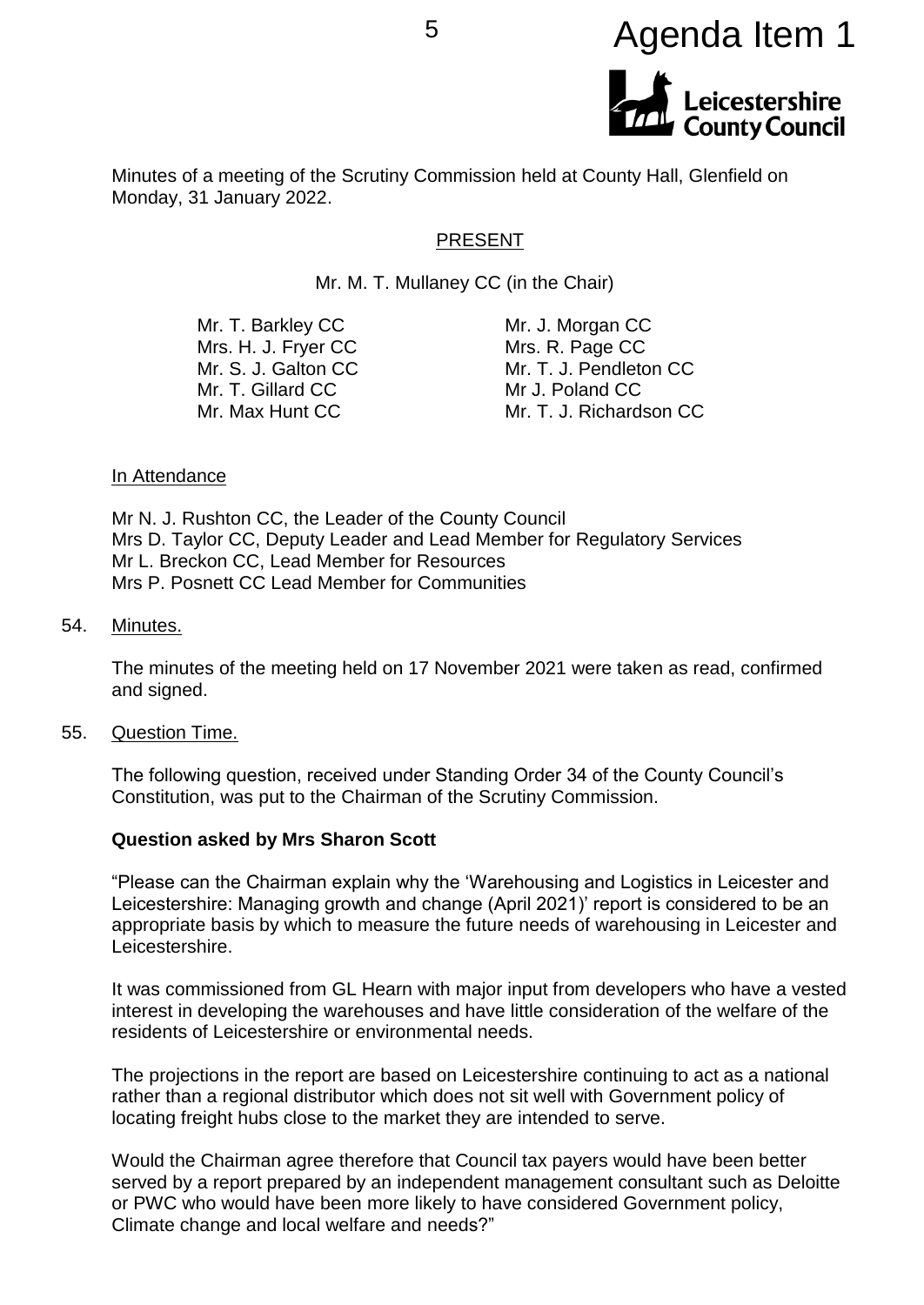#### **Reply by the Chairman**

The study entitled 'Warehousing and Logistics in Leicester and Leicestershire: Managing growth and change' (April 2021) forms an important part of the evidence base for Leicester and Leicestershire authorities' Local Plans, highlighting the current and future needs of the sector, with particular emphasis on future floorspace and land needs to 2041.

The Study provides an updated understanding of decarbonisation, ecommerce, property market and needs generated by the warehousing and logistics sector, and is essential evidence to inform Local Plan making and the development management process. It has been undertaken by consultants working to a brief specified by planning officers across Leicester and Leicestershire with experience of strategic warehousing planning issues in their respective areas.

The needs of local communities are central to Local Plans which look ahead fifteen years to plan for sustainable growth in a balanced way. It is through the Local Plan making process that the balance is considered between the need to provide land for growth and the protection of environmental assets.

Developer input was an important aspect of the study as it helps the local authorities to understand the latest market thinking, how the market has changed since the last study and how it is anticipated to change moving forward. This information provides a greater depth of understanding for planners and others which can be utilised alongside other Local Plan evidence (such as local employment studies, landscape sensitivity studies, Sustainability Appraisal etc.) in considering future Local Plan policies and in decision making through the development management process.

Strategic warehousing in Leicestershire fulfils the role of National and Regional Distribution Centres (NRCs and RDCs), and it is understood that this will continue to be the case in the future although with an increased emphasis on RDCs.

Recommendations from the study are already being used to the benefit of communities in Leicestershire; for example, supply data is being collated and shared more frequently so an understanding of strategic warehousing planning applications, refusals and planning permissions granted across Leicester and Leicestershire can be understood more quickly and inform the consideration of future proposals.

The study was commissioned through a robust procurement process which provided the opportunity for all interested consultants to tender for the work. GL Hearn were appointed through this process.

#### 56. Questions asked by members under Standing Order 7(3) and 7(5).

The Chief Executive reported that no questions had been received under Standing Order 7(3) and 7(5).

57. Urgent Items.

There were no urgent items for consideration.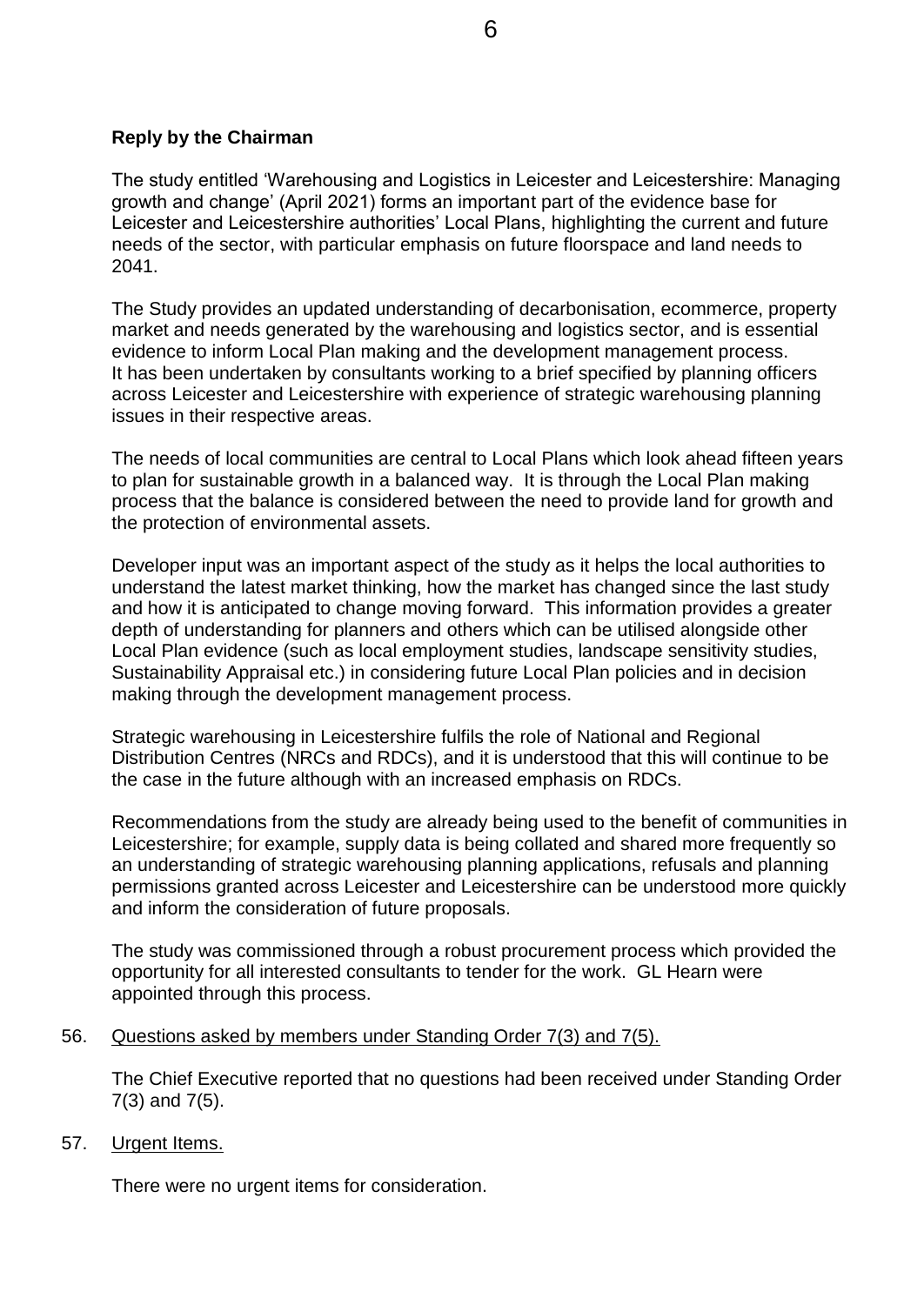# 58. Declarations of interest.

The Chairman invited members who wished to do so to declare any interest in respect of items on the agenda for the meeting.

All members of the Commission who were also members of district and/or parish councils declared an 'Other Registerable interest' in the Medium Term Financial Strategy (minutes 61 to 64 refer). These items did not directly relate to or affect the financial or other wellbeing of either such bodies to an extent that prevented any members from participating in the meeting.

# 59. Declarations of the Party Whip in accordance with Overview and Scrutiny Procedure Rule 16.

There were no declarations of the party whip.

60. Presentation of Petitions under Standing Order 35.

The Chief Executive reported that no petitions had been received under Standing Order 35.

# 61. Provisional Medium Term Financial Strategy 2022/23 - 2025/26

The Commission considered a report of the Director of Corporate Resources which provided information on the proposed 2022/23 – 2025/26 Medium Term Financial Strategy (MTFS) as it related to Corporate and Central items, provided an update on changes to funding and other issues arising since the publication of the draft MTFS, and provided details of a number of strategies and policies related to the MTFS. A copy of the report marked 'Agenda Item 8' is filed with these minutes.

The Chairman welcomed the Leader of the Council, Mr N. J. Rushton CC, and the Cabinet Lead Member for Resources, Mr L. Breckon CC, to the meeting for this item.

The Director of Corporate Resources in introducing the budget highlighted the following:

- The Council was in a slightly improved position following the Local Government Finance Settlement announced in December. This had reduced the shortfall in 2023/24 from £11.5m to £7.9m, making it more manageable, though some tough decisions would still be required to bridge that gap.
- The key pressures over the last five years had centred around Social Care, Special Educational Needs and the capital programme. Added to those this year were rising inflation costs and the adult social care reforms, Government funding for which was likely to be inadequate.
- Whilst a review of fair funding had been announced in the Local Government Finance Settlement, nothing further had been done about this as yet. This had not therefore been factored in as part of the current MTFS. Pressure continued to be applied on the Government to take this forward, but there was concern that the review would be more limited in scope than the Council hoped for.

The Leader welcomed the increased funding allocated by the Government (i.e. Improved Better Care Fund, Social Care Grant and Services Grant) which had improved the Council's position for the coming year. He highlighted that ordinarily a balanced budget for the first two years of the MTFS could be presented. However, this had not been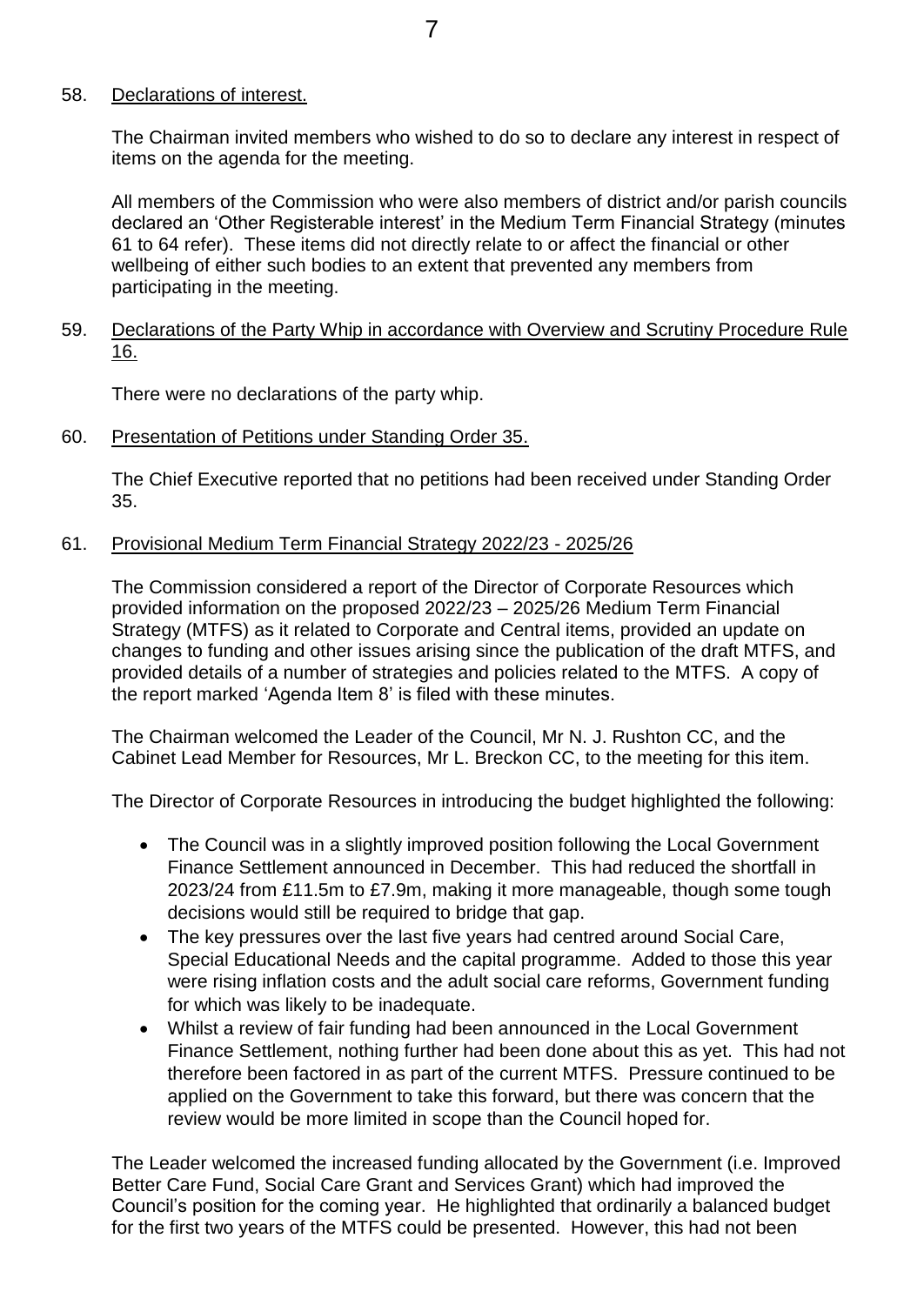possible this year. Whilst assurance was provided that the gap could be bridged, the Leader agreed this would require some difficult decisions to be made, highlighting that the Council had already delivered significant savings over a number of years. The Council had been prudent and maximised its opportunities to raise revenue funding by increasing council tax and whilst difficult, it was recognised that this was necessary to help manage the cost pressures faced. The Leader assured members that the Council would continue to pursue fair funding.

Arising from discussion, the following points were made:

# MTFS Summary and changes to the Revenue Budget

- (i) A member commented on the degree of risk in the new MTFS which had been demonstrated through the discussions at each overview and scrutiny committee. The Director assured members that detailed analysis of the key risks faced had been undertaken and this would be detailed in the report to the Cabinet along with details of the contingencies being put in place to address these. The Leader commented that it was clear in preparing this budget that the Council faced greater risks over the coming four years than it had faced over the last 10, but said he was hopeful that some, for example, around business rates reform, fair funding and the County Deal, could ultimately benefit the Council for the future.
- (ii) Concern was raised about the lateness of the receipt of the Local Government Finance Settlement which it was agreed was unhelpful and made it difficult for local authorities to properly budget. The allocation of funding for only one year added to this difficulty. As the Council had resolved to produce a four year MTFS, it had to rely on estimates and forecast as best it could over that period, but this added to the uncertainty of future years and limited its ability to plan and manage risk.
- (iii) A member commented that this was a sound MTFS as far as it could be provided for. It was recognised that it was extremely difficult to predict four years ahead but felt reassured that officers and Lead Members recognised the pressures and would address these head on. The Council was well run and despite being so low funded, was in a good position.
- (iv) Whilst the Services Grant for 2022/23 was welcomed, the Government had made clear that, given the planned funding review, this might not continue beyond next year. It was noted that a total of £822m had been made available nationally, but that the Council had only received a small percentage (around 0.5%). A Member commented that the Council had not received a fair proportion of this funding, or other funding allocated by the Government, (e.g. the Social Care Grant). It was suggested that the allocation had been based on the traditional, outdated formula that continued to disadvantage the Council as a result of it having a reasonable council tax base. This emphasised the need for fair funding. The Lead Member for Resources agreed and emphasised the need for all political groups to continue to pressure the Government to address this.
- (v) A member questioned whether council tax receipts would likely be affected over the coming year as household incomes were squeezed because of, for example, increased fuel costs and rising national insurance contributions. Members noted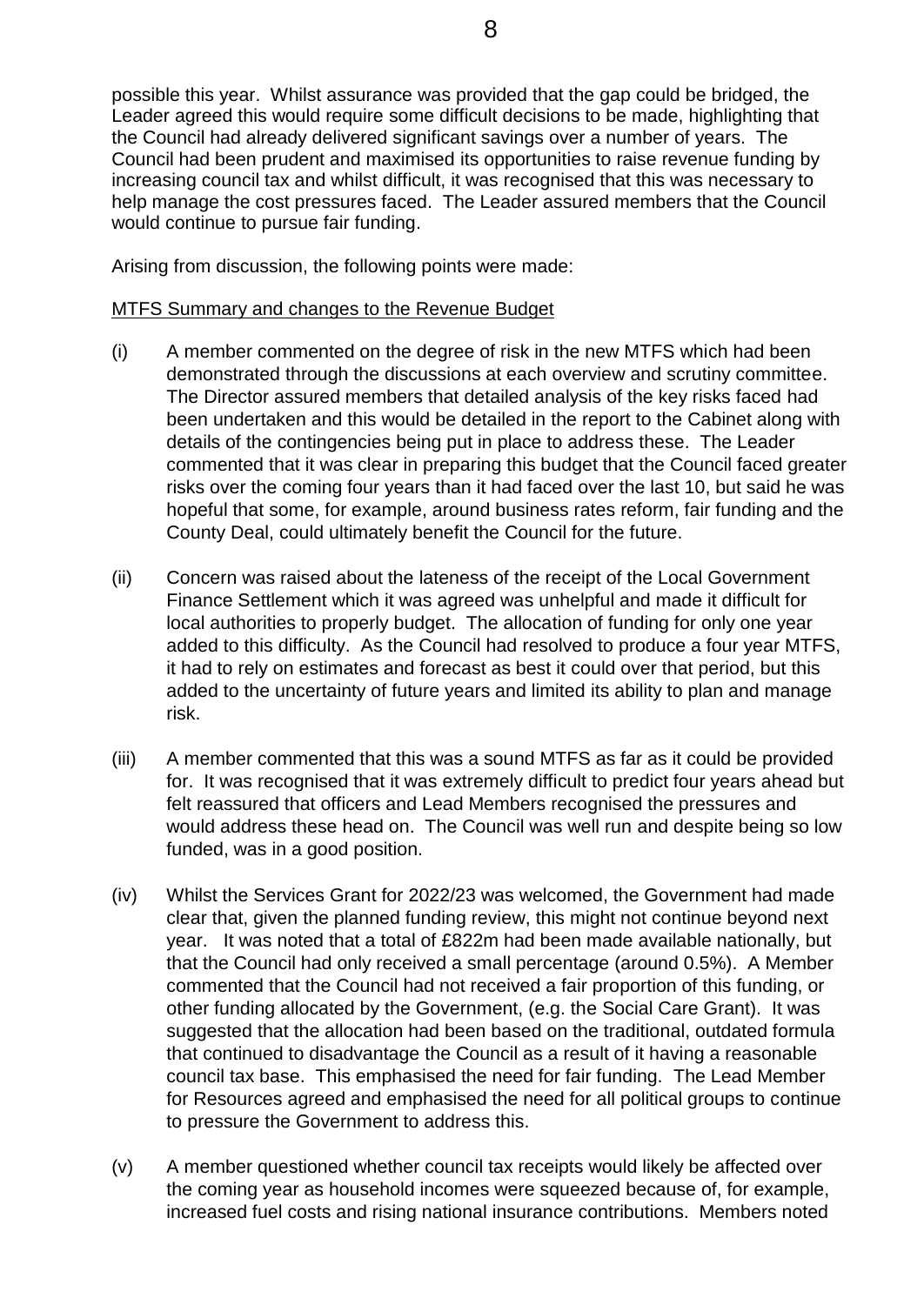that whilst collection rates might fall a little, it was not expected that this would be significant. Council tax receipts were often resilient and were not overly affected by such external pressures. The Lead Member said it was recognised many residents would be experiencing difficulties as the cost of living increased and the Council would continue to deliver services to them as effectively and efficiently as possible.

(vi) Regarding the New Homes Bonus Grant members noted that the Government had suggested that this would not continue beyond next year. Therefore, whilst the Government's response to the consultation was still awaited, the MTFS had been prepared on this basis.

# Corporate and Central Items

- (vii) Inflation A member challenged the estimates included for running cost inflation in future years and questioned, given the expectancy that this will rise, whether that allocation was too optimistic. The Director said based upon continued increases seen in inflation over the last few months, there was a real risk that the provision could be too low. Contracted prices would provide some protection and spread increases over future years. However, it should not have a too significant effect on the budget, as running cost inflation had a relatively small impact compared to the National Living Wage and pay awards.
- (viii) Ways of Working Programme Members noted that as the Programme was rolled out and officers began a hybrid working approach, this would free up office space at County Hall. A member questioned whether any cost analysis had been undertaken to determine the best use of the campus i.e. whether to rent or sell parts of this. The Director advised that discussions were being held with partners with the aim of renting out space no longer needed which would generate an income for the Council. The Leader commented that there was no intention to sell any part of the County Hall campus and that the preference would be to maximise its use and generate a good income through renting.

# Adequacy of Earmarked Funds and Robustness of Estimates

- (ix) Health and Social Care Integration Members noted that it had expected that an Integrated Care System would be introduced in April though the legislative timetable had been delayed. As part of this the three CCGs (Clinical Commissioning Groups) would be merged into one. As expected, the biggest issue currently facing the County Council was hospital discharges and pressures on adult social care. However, the Chief Executive assured members that the Council was well placed given how well it worked locally with NHS partners. Members noted that a briefing would be provided for all members the following day on this issue and all were encouraged to attend.
- (x) Budget Equalisation Fund It was noted that the money allocated to this Fund came partly from contingencies made, but not used this financial year, and partly from the Council's revenue budget. It was acknowledged that the creation of this Fund contributed to the financial gap in savings required to be made. However, the Director explained that whilst this might appear counterintuitive, it was necessary for the Council to allocate money for the increasing SEND deficit; the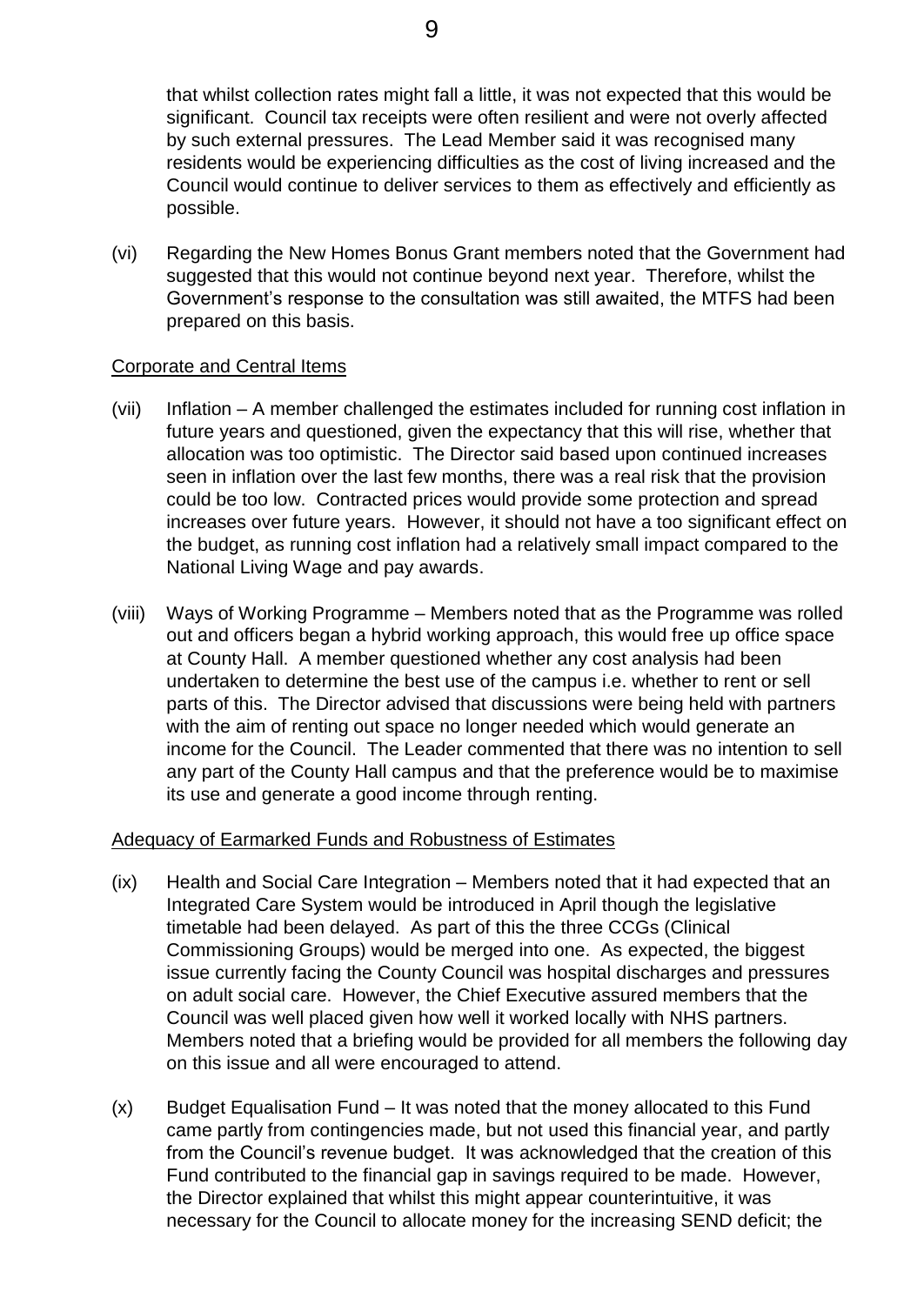Fund would equal that deficit by the end of the MTFS.

# Capital Programme 2022/23 – 2025/26

(xi) Prudential borrowing – Members noted that whilst historically the Council had been against borrowing, the position had now shifted and this might prove necessary to deliver the capital programme. The Director emphasised, however, that this would come down to affordability. The Leader confirmed that the key issue to consider would be the revenue consequences of the borrowing. If it could be afforded and the Council was looking to borrow for the right reasons, e.g. an invest to save scheme, then prudential borrowing would now have to be considered.

## Funding and Affordability

- (xii) Forward Funding A member emphasised the risk to the Council's capital programme arising from the need to forward fund schemes necessary to support developments detailed in district council local plans. Whilst a single agreement with all district councils could not be reached, the Chief Executive assured members that all parties had agreed to move forward on an individual basis and that constructive discussions were being held with districts including Charnwood, Blaby and North West Leicestershire. The Director advised that each area and each project differed in terms of need and risk and therefore a series of agreements would likely be needed. The Director further emphasised that the Council was heavily dependent on district councils to secure the section 106 developer contributions needed to deliver its capital programme.
- (xiii) External debt The Council's current external debt was low compared to many other authorities. The Council had repaid significant amounts of debt over the last decade. The possibility of generating savings through repaying more of this debt was also looked at regularly. However, this could be expensive due to penalties applied and so there was little scope to repay more at the current time.

# Changes to the Capital Programme 2022 - 2026

- (xiv) In response to a question raised, the Director clarified that the £8m balance referenced in paragraph 78 of the report was different to the £8m allocation from the Covid reserve for Highways Investment that was included in the December Cabinet report.
- (xv) It was noted that the allocation of funding for the Members Highway Fund had been made in the current financial year (2021/22) for a period of two years and that no further funding had been allocated for this in the new MTFS.

# Corporate Asset Investment Fund (CAIF)

- (xvi) The CAIF made a meaningful contribution to the Council's revenue budget. This was therefore a positive policy to make the best use of the Council's resources and assets.
- (xvii) Members noted that whilst primarily investments were made in County, as these also provided an economic benefit. However, investments were made out of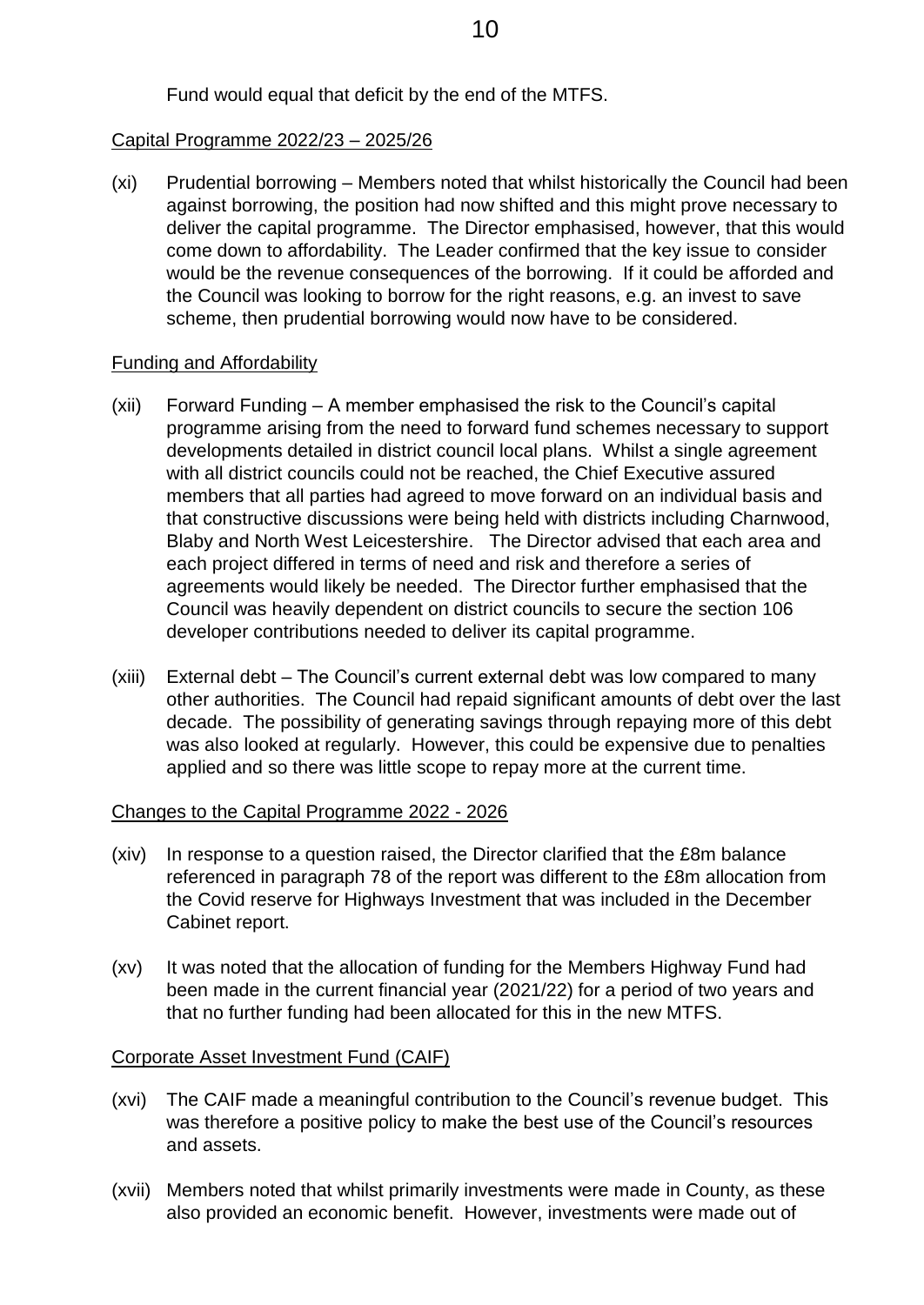County where these were considered appropriate and worthwhile. This helped maximise the use of the Fund and ensured diversification to manage risk.

- (xviii) In response to a question raised the Director confirmed that the CAIF would be funded from the Council's own resources and did not require any borrowing. Members were informed that a report on the performance of the Fund would be presented to the Commission in the Autumn.
- (xix) Whilst independent advisers had suggested that entry into the residential markets might be advisable, the Council had decided against this at the current time. Whilst a good investment from a property point of view, there was concern that increased exposure to residential market risk would not be appropriate for the Council.

## RESOLVED:

- (a) That the report and information now provided be noted;
- (b) That the comments now made be submitted to the Cabinet at its meeting on 11<sup>th</sup> February 2022 for consideration.

## 62. Medium Term Financial Strategy 2022/23 - 2025/26 - Chief Executive's Department

The Commission considered a joint report of the Chief Executive and Director of Corporate Resources which provided information on the proposed 2022/23 – 2025/26 Medium Term Financial Strategy (MTFS) as it related to the Chief Executive's Department. A copy of the report marked 'Agenda Item 9' is filed with these minutes.

The Chairman welcomed Mr N. J. Rushton CC, the Leader of the Council, Mrs D. Taylor CC, the Deputy Leader and Lead Member for Regulatory Services, and Mrs P. Posnett CC the Lead Member for Communities, to the meeting for this item.

Arising from discussion and questions the following points were raised:

## Growth

(i) Growth Service – The role of the Service had developed over time and it now delivered across five key areas of activity. The Growth Unit itself engaged with growth locations across the County and supported work on issues such as the Freeport and the main sustainable urban extensions across the County. It had a strategic planning role that linked with the Strategic Growth Plan and the work of the City and County Member Advisory Group, and it contributed to work on district local plans, coordinating the County Council's work on infrastructure provision and the relationship between the two. It also managed the Superfast Leicestershire Broadband Programme, included the economic growth team that liaised with the LLEP and other organisations around economic funding, and also now coordinated the Council's activity to deliver its climate change and net zero carbon aspirations.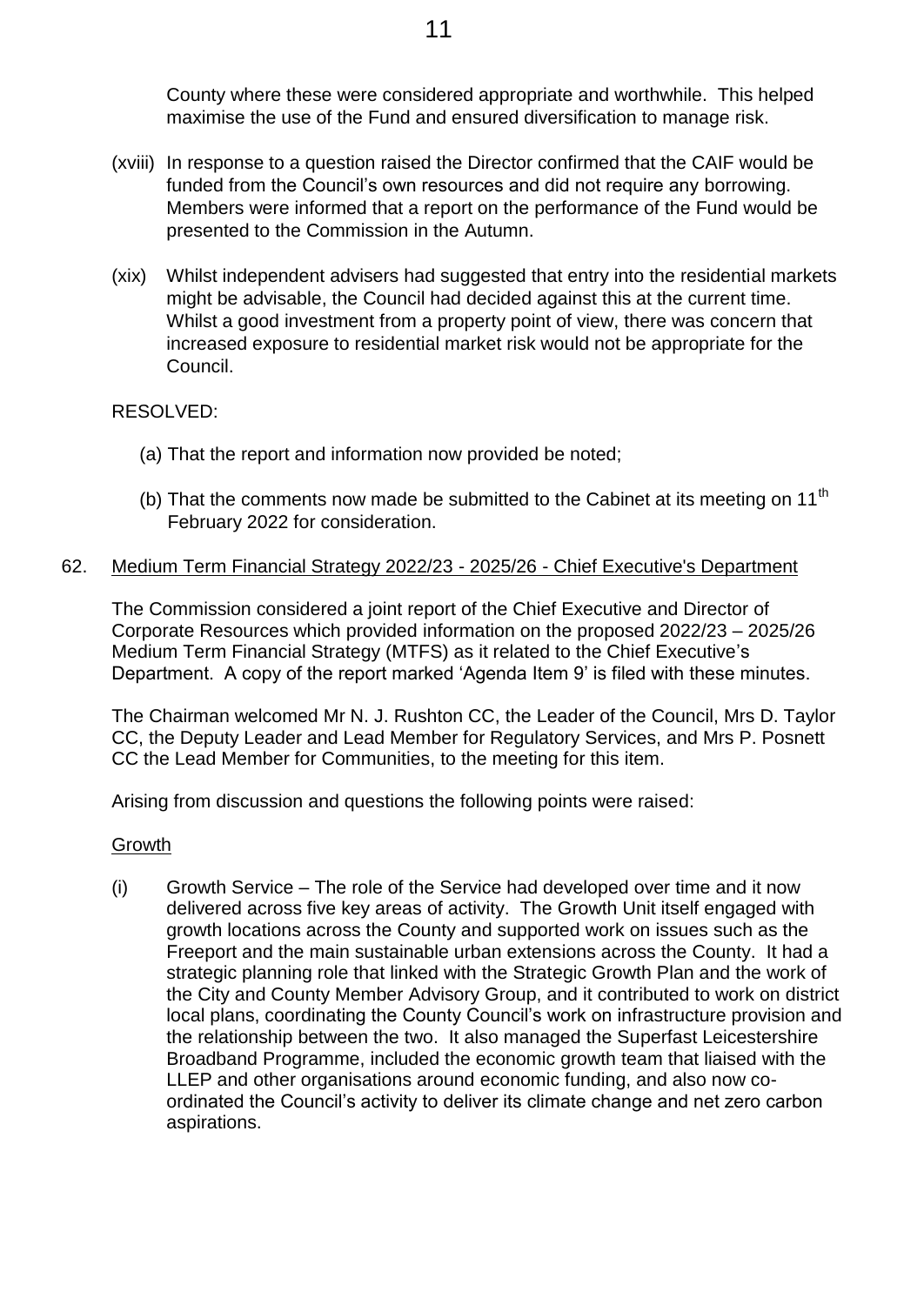## Savings

- (ii) Legal Case Management and New Ways of Working An operational review was being undertaken of the Council's external legal spend which related to the need to seek Counsel's advice from time to time and when legal work had to be externalised due to a lack of internal resource or expertise. It was accepted that this was more costly than delivering the service in house and work was therefore being undertaken to determine how this could be avoided for the future. It was noted that this was separate to the wider Ways of Working Programme being rolled out across the Authority.
- (iii) Local Government Association (LGA) Subscription In response to a question on whether the Council resigning its membership of the LGA had negatively affected its influence of ministers and work with other authorities, the Leader advised that there had been no impact and that he still had good relationships with, and was still involved in discussions on key issues with both. The decision to withdraw its membership was, in his view, sound given the outcome and the financial pressures faced by the Council.

## External Influences

- (iv) Levelling Up White Paper In response to a question the Leader said that this was still awaited and whilst it was hoped that County Deals would be included within the White Paper, this was not yet certain.
- (v) Coroners and Registrars It was questioned whether it was possible for the Council to recharge for such services given the increase in demand. Members noted that the coroner's service was a statutory service and so could not be recharged. The Council was, however, looking to merge the two coronial areas (South Leicestershire and Leicester (currently managed by Leicester City Council) and North Leicestershire and Rutland (managed by the County Council) following the retirement of the Coroner for the latter. Registrar services were charged for and where possible a 10% increase in fees would be introduced in April 2022.
- (vi) Shire Community Solutions Grants Members noted that these grants were very popular and often oversubscribed. Applications were assessed closely and unfortunately due to funding limitations, not all projects could be funded fully. The Council sought to ensure the grants supported long term projects where possible. Members acknowledged that the grants helped to support communities which in turn reduced the need on the County Council. The Lead Member for Communities undertook to consider with the Leader and the Chief Executive whether some additional funding could be added to the Leicestershire grants programme. It was recognised that for little money the projects supported provided great benefit both to the Council and its communities.

## RESOLVED:

- (a) That the report and information now provided be noted;
- (b) That it be noted that the Lead Member for Communities would consider, in consultation with the Leader and the Chief Executive, the allocation of additional funding for Shire Community Solutions Grants;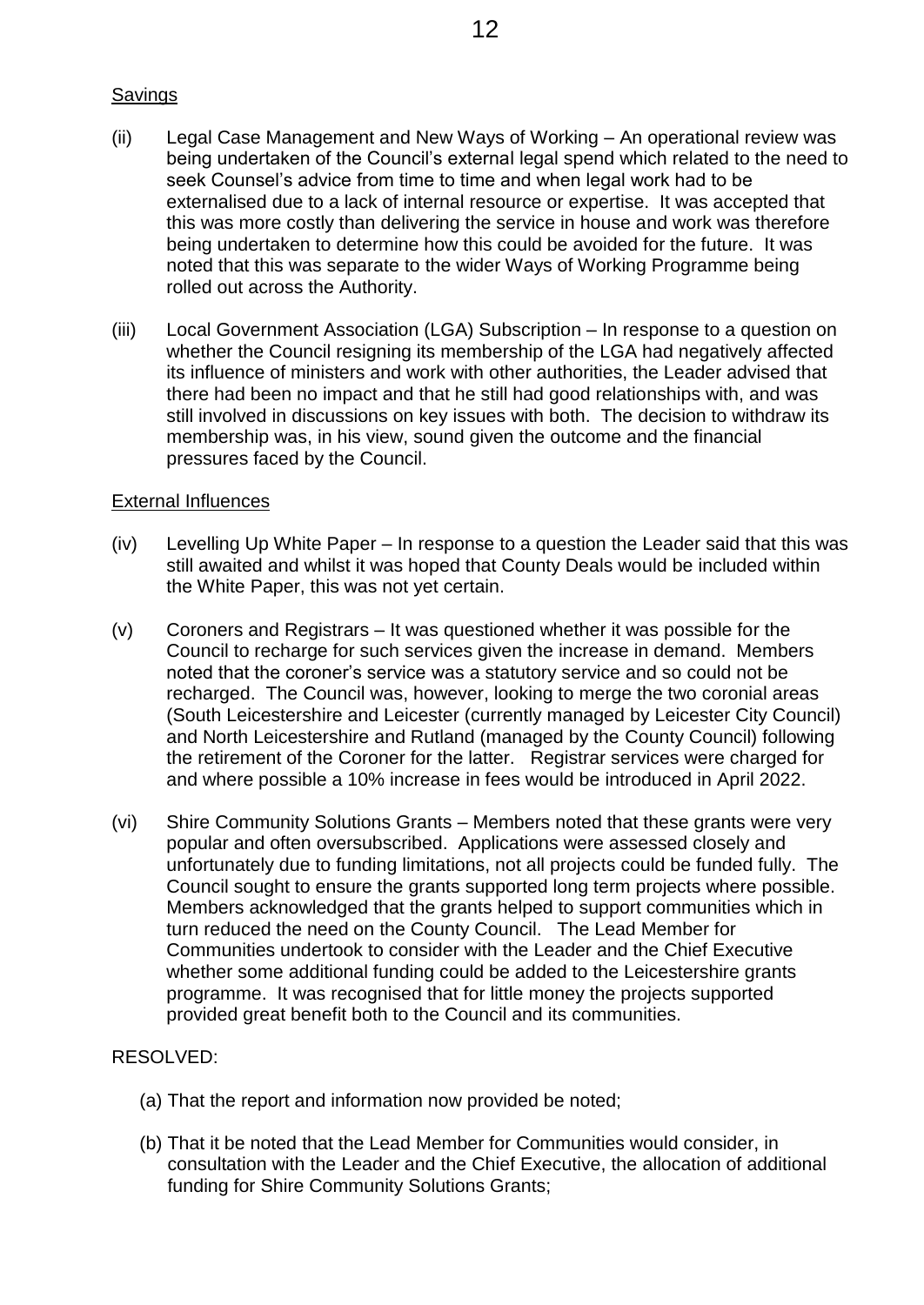- (c) That the comments now made be submitted to the Cabinet for consideration at it meeting on  $5<sup>th</sup>$  February 2022.
- 63. Medium Term Financial Strategy 2022/23 2025/26 Corporate Resources Department

The Commission considered a report of the Director of Corporate Resources which provided information on the proposed 2022/23 – 2025/26 Medium Term Financial Strategy (MTFS) as it related to the Corporate Resources Department. A copy of the report marked 'Agenda Item 10' is filed with these minutes.

The Chairman welcomed the Lead Member for Resources, Mr L. Breckon CC, to the meeting for this item.

Arising from discussion and questions the following points were raised:

- (i) Customer Service Centre (CSC) Members noted that the budget for the CSC was not being reduced. However, some temporary growth previously added to address the introduction of hidden disabilities to the blue badge scheme and other similar pressures was now gradually being removed. The Director reported that a significant programme of work was being undertaken to make the Council's digital access channels more efficient. Residents accessing services digitally had increased significantly in some areas from 50% to 96%. Flexible staffing arrangements were being implemented to target peak times and automation projects were being increased and improved.
- (ii) A member asked if the Council had considered the use of an App to make it easier for residents wanting to access the Council digitally. The Director advised that these were considered but evidence suggested that due to the nature of engagement with residents by the Service, which was often transactional at a point of need, the development of self accounts was considered the best way forward. Members noted that whilst many wished to access the Council via their phones, this was more on an as need basis which meant an App was not particularly suitable. The situation would, however, continue to be reviewed each year.
- (iii) Investment in Tree Nurseries The Director explained that in line with the Council's commitment to plant 700,000 trees, it was beginning to explore the potential to run its own tree nursery either on its own land or perhaps in conjunction with the National Forest. There was potential to turn this into a commercial venture as there was a national shortage of native saplings. It would also help the Council's biodiversity and address issues with Ash Die Back. Members noted that the £100,000 allocation in the MTFS was a notional figure at this stage whilst the business case was being developed.

## RESOLVED:

- (a) That the report and information now provided be noted;
- (b) That the comments now made be submitted to the Cabinet at its meeting on 11<sup>th</sup> February for consideration.